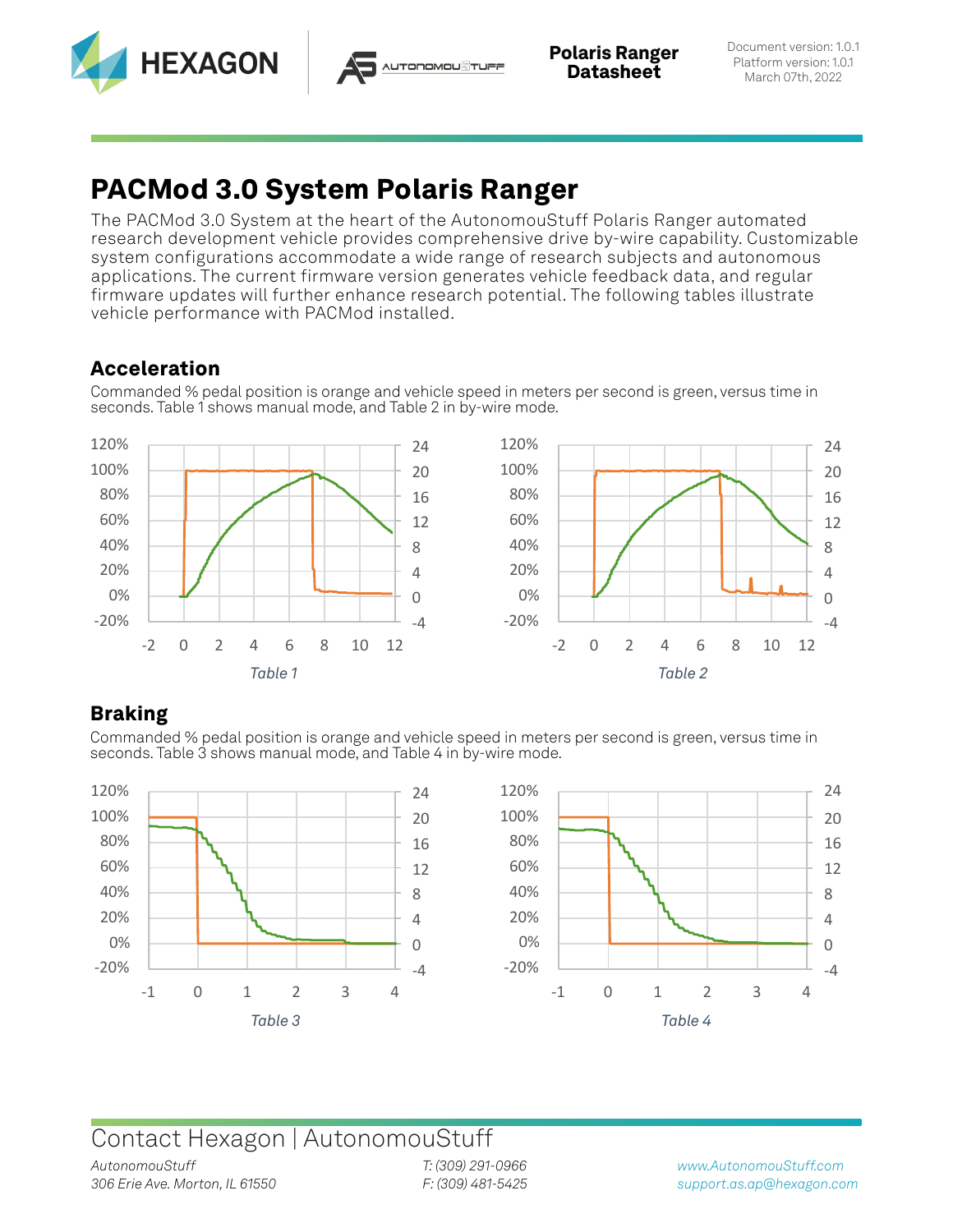



**Polaris Ranger Datasheet**

#### **Steering: Full-range step**

Commanded steering wheel position is orange and measured in radians; actual steering wheel position in radians is green, versus time in seconds. Rate limiting set to 6rad/s. Table 5 is at 0mph, and Table 6 is at 5mph.



#### **Steering: 90-degree step**

Commanded steering wheel position is orange and measured in radians, actual steering wheel position in radians is green, versus time in seconds. Table 7 is at 0mph, and Table 8 is at 5mph. Rate limiting set to 6 rad/s. Table 9 is at 0mph, and Table 10 is at 5mph. Rate limiting set to 3.3 rad/s. Firmware version 1.1.4.



All rights are reserved. This product is intended for use only in a test environment that is not accessible to the general public. Accordingly, AutonomouStuff<br>cannot be liable for use of product outside of a controlled env *strict liability or negligence), or otherwise, even if advised of the possibility of such damages. This document contains proprietary information and such information may not be disclosed to others for any purpose without written permission from AutonomouStuff.*